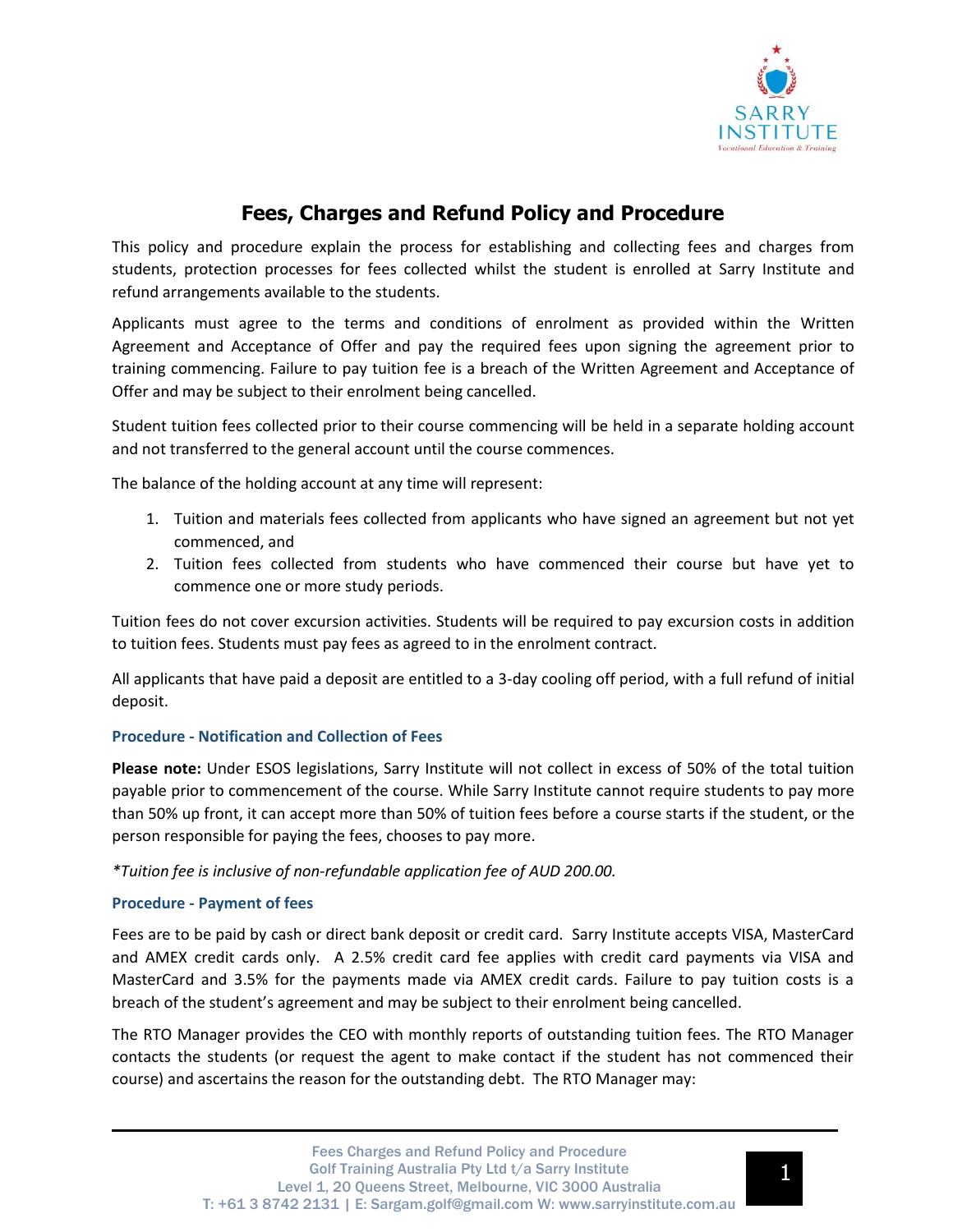

- 1. Provide additional time for the student to pay where;
	- a. a student is experiencing hardship, OR
- **2.** Cancel the student's enrolment if the fees are not paid within two weeks of signing the agreement.

# **Other Course Fees that may be incurred (Non-tuition):**

| RPL (Non - refundable)                                                                                                                       | \$250 per unit (subject)                                                                         |
|----------------------------------------------------------------------------------------------------------------------------------------------|--------------------------------------------------------------------------------------------------|
| Re-enrolment Fee <sup>1</sup>                                                                                                                | \$200                                                                                            |
| <b>Administration Fee</b>                                                                                                                    | Administration fee is calculated as 5%<br>of the amount paid or \$500 whichever<br>is the lesser |
| Credit Transfer                                                                                                                              | No charge                                                                                        |
| Re-assessment Fees                                                                                                                           | \$50.00 per class hour                                                                           |
| Re-issue of a testamur (Certificate) or Statement<br>0f<br>Attainment                                                                        | \$150 per certificate or statement of<br>attainment or Record of Results                         |
| Any fees paid by credit card will incur a credit card surcharge                                                                              | VISA and MasterCard $-2.5%$<br>$AMEX - 3.5%$<br>$\bullet$                                        |
| Any fees not paid by the due date will incur a late payment<br>fee, based on the amount overdue prorated over the period<br>of time overdue. | 18% of outstanding fees                                                                          |
| Bank Charges on processing refund payments such as<br>Telegraphic Transfer or draft fees will be deducted from any<br>refund.                | Maximum Bank fee of \$40                                                                         |

 $<sup>1</sup>$  Re-enrolment fee is charged in the case where student enrolment is cancelled because of student's</sup> actions. In case academic progress is not maintained by student and he/she need to extend his/her COE to complete the qualification, re-enrolment fee is charged in addition with re-assessment fees for the units to be completed.

Re-assessment fee is charged when student is failed in any unit after 3 or more consecutive attempts. The Re-Assessment fee charges are also subjected to CEO's discretion.

Information on any excursion fees (if applicable), will provided to students during the course by their Trainer/Assessor. Excursion fees are based upon shared costs of transport and any an individual's entry/admittance fees. Student are required to arrange their own meals during excursion unless covered by entry/admittance fees. Excursion fees are paid to student administration prior to the date of the excursion. Failure to pay excursion fees by the due date will result in the student forfeiting their reserved place on the excursion.

RPL Assessment fees and the fee to re-issue of a testamur (Certificate) or Statement of Attainment are paid on application.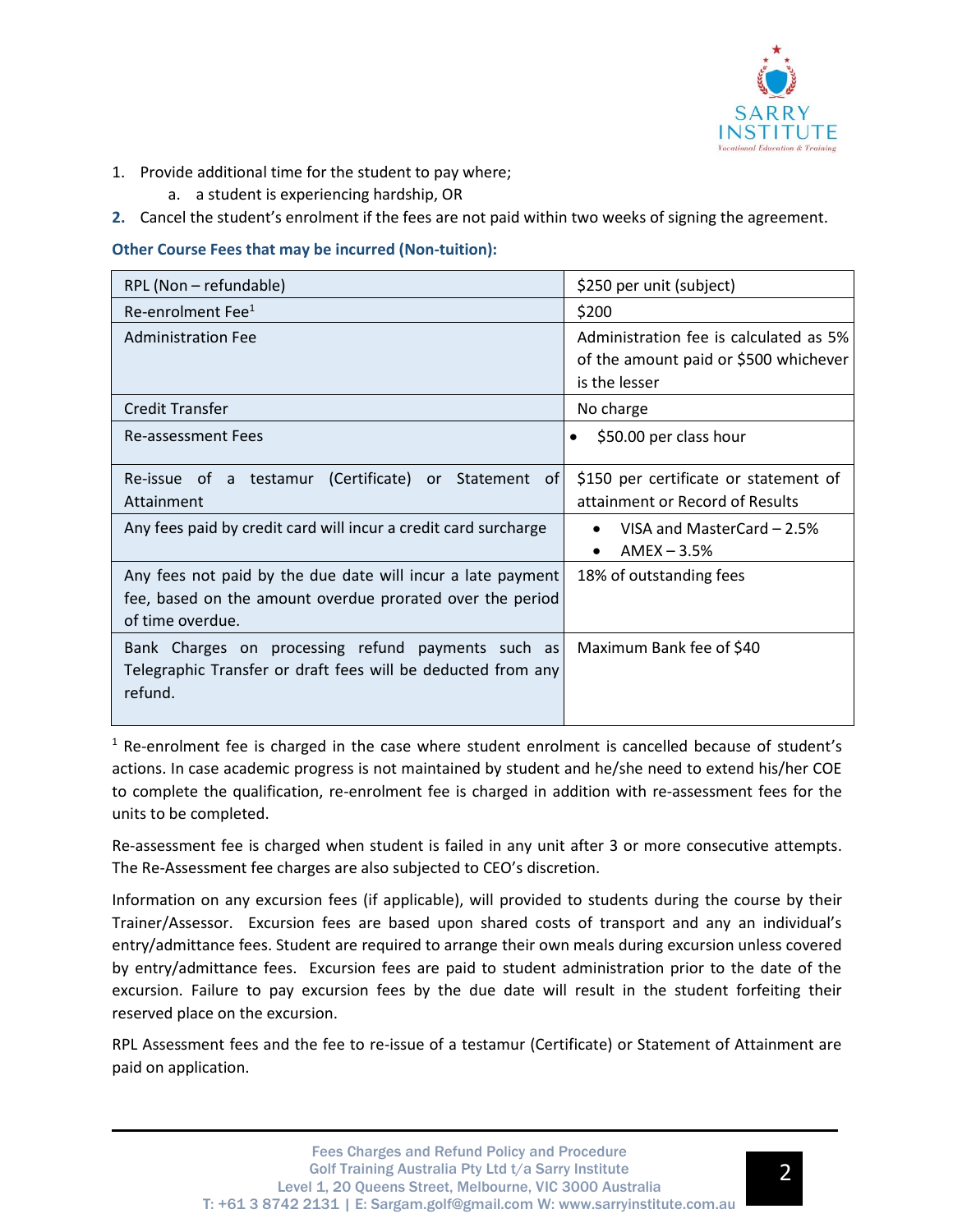

The Administration Fee is associated with withdrawal of enrolment prior to course commencement. Administration fee is calculated as 5% of the amount paid or \$500 whichever is the lesser. The fee is deducted from the total tuition paid and the unused tuition fees for any future terms will be refunded.

## **Fee Protection**

The following fee collection measures will be implemented:

- International students must pay the fees for the first study period's tuition plus material fees prior to the course commencing.
- All fees are to be deposited directly into Sarry Institute's holding account. All tuition fees are to remain in this account until the student has commenced study with Sarry Institute.
- On course commencement, Sarry Institute will transfer enrolment fees from the holding account to the general account.
- All remaining enrolment fees paid prior to the commencement of each study period is paid directly into the general account.

#### **Refund Policy Conditions and Processes**

Refund of the fees will only be granted in accordance with the refund policy set out below.

Any student willing to apply for a refund must submit a completed 'Refund Application Form' to Student Administration. The application form can be accessed by:

- Contacting Student Administration
- Accessing Sarry Institute's website

All refund applications are to be assessed by the Administration Manager and applications processed within Twenty (20) working days of the application and evidence of documentation received. The Student will need to supply in writing, the nominated method of reimbursement. Refunds are accompanied by a statement outlining the total refunded amount.

#### **Please note:**

- 1. **Refunds applications after course commencement is only in relation to Tuition Fees only. Tuition fees and Material fees are specified in the Enrolment Acceptance Agreement.**
- 2. **Sarry Institute is not able to provide any refunds for fees paid to third parties such as Health insurance or fees paid directly to an education agent.**
- 3. **Where the student breaches Sarry Institute Policies and Procedures no refund is payable.**
- 4. **Students cannot apply for a refund where there is default on payment of Tuition and material fees.**
- 5. **Payment of a refund application cancels a student's enrolment.**

#### **Full Refunds**

Sarry Institute will make a refund of course fees paid in the following circumstances: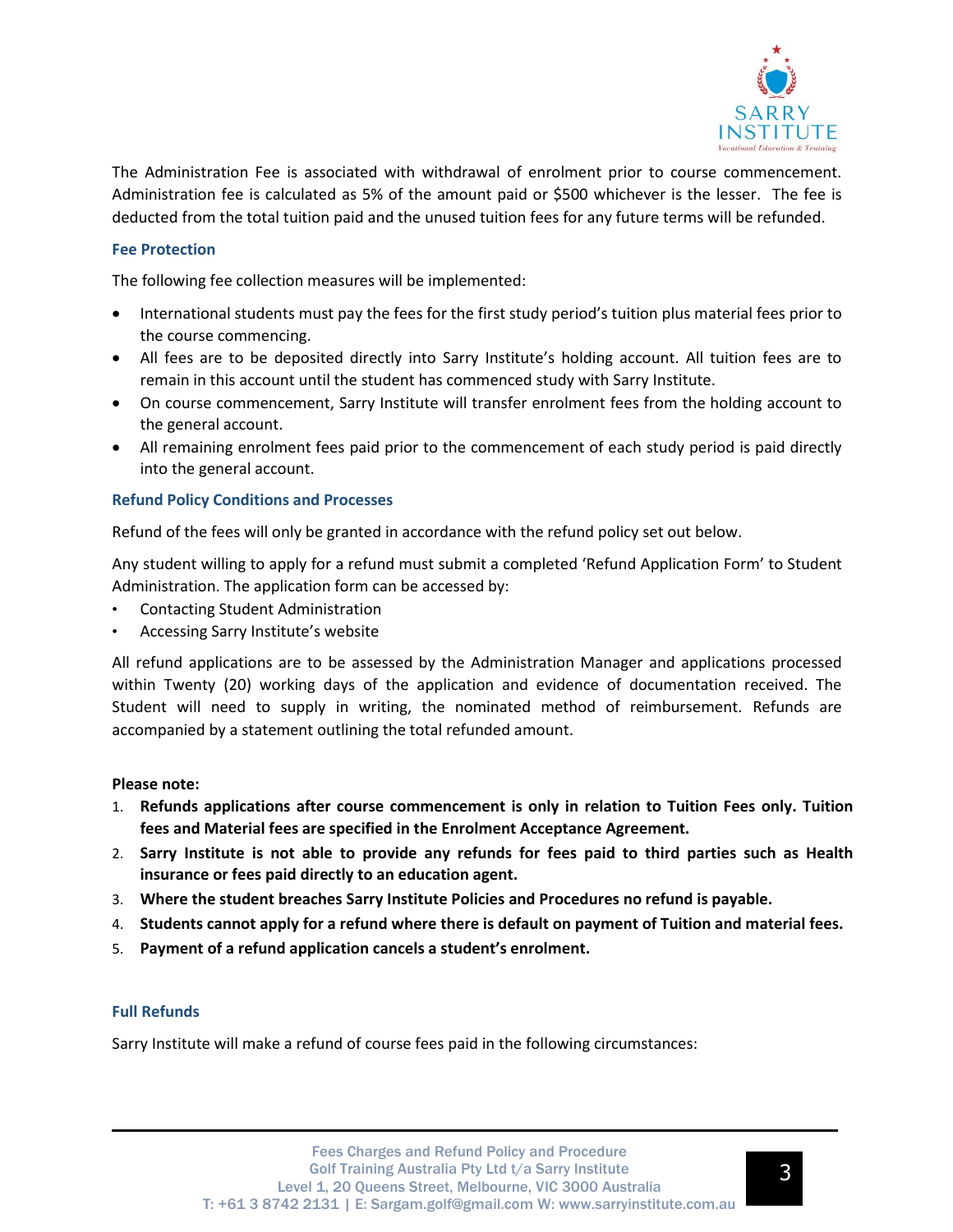

## **1. Cooling off period**

There is a 3-day cooling off period. Note the CEO may waiver the Administration fee for withdrawals within the 3-day cooling off period.

## **2. Visa refused before commencement date**

In the event that a student's initial visa (prior to landing in Australia) is not granted, a full refund of fees received by the Institute will be issued to the student less the Application fee and the Administration Fee. Administration fee is calculated as 5% of the amount paid or \$500 whichever is the lesser.

# *Please note: Without proof of refusal from the Department of Home Affairs, NO refund will be granted.*

## **3. Sarry Institute does not commence or ceases delivery of a course**

Sarry Institute reserves the right to cancel or postpone any courses prior to their scheduled commencement dates, should it be necessary.

If Sarry Institute does not commence a course on the due date a full refund of tuition fees paid will be made within 10 working days of the specified starting date in accordance with the refund provisions of the ESOS Act. Fees may be transferred to an alternative enrolment where the student agrees.

Where Sarry Institute is unable to complete the course due to unforeseen circumstances, any 'unused tuition' fees are to be refunded to the student.

Where there is an instance of provider default in the above circumstances, Sarry Institute may arrange for another course, or part of a course, to be provided to students at no (extra) cost to the student as an alternative to refunding course money. Where the student agrees to this arrangement, Sarry Institute will not be liable to refund the money owed for the original enrolment.

#### **Tuition Protection Service**

In such case of provider default, student tuition fee is protected under TPS (Tuition Protection Service). The Tuition Protection Service is an initiative of the Australian Government to assist international students whose education providers are unable to fully deliver their course of study. For more information on TPS for international student, please visit: <https://tps.gov.au/>

#### **Partial Refund**

#### **1. Student withdraws more than 60 days before course commencement date**

If written notice of withdrawal is received more than 60 days prior to the initial course commencement, 75% of the initial pre-paid tuition fee is refundable, less the Application fee and the Administration Fee. Administration fee is calculated as 5% of the amount paid or \$500 whichever is the lesser.

#### **2. Student withdraws less than 60 days but more than 28 days before course commencement date**

If written notice of withdrawal is received less than 60 days but more than 28 days prior to the initial course commencement, only course material fee is refundable.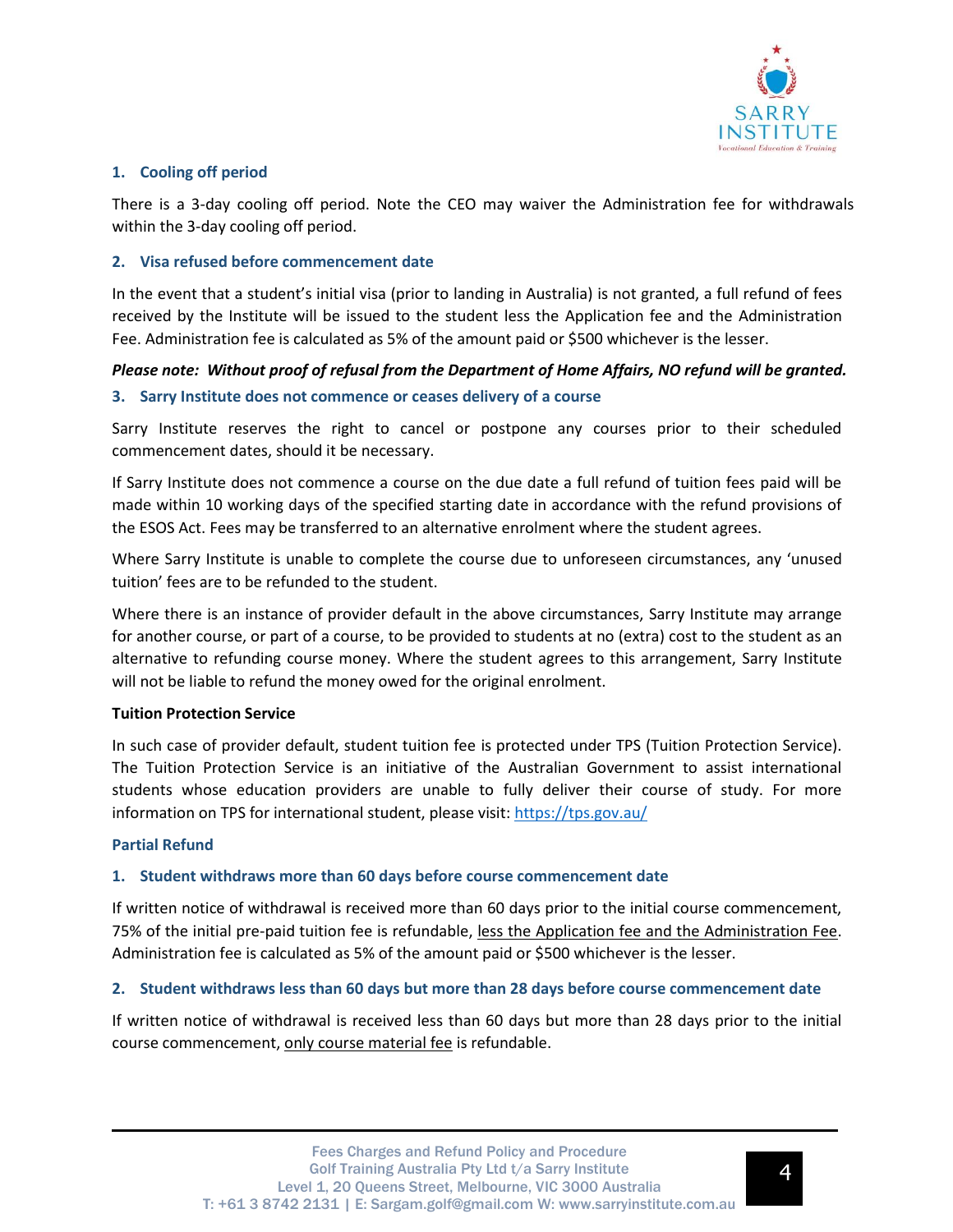

#### **No Fee Refund**

#### **3. Student withdraws less 28 days before course commencement date**

If written notice of withdrawal is received less than 28 days prior to the initial course commencement, there would be No refund.

Sarry Institute will not refund any RPL application fees should the student be deemed as unsuccessful in RPL. Note that the student may lodge an appeal on RPL decision at little or no cost – refer to the complaints and appeal policy.

Non-tuition-based fees such as materials and/or equipment provided after course commencement will not be refunded under any circumstances.

In the event that a student cancels their enrolment and requests a refund after the course commencement date, there will only be refund on unused tuition fee for future study period/s. Overseas Students withdrawing from a course of study, will be reported to the Department of Home Affairs.

A Student who withdraws from their studies after the commencement of their course is required to pay the balance of their tuition fee for the current study period before the date of cancellation of their COE.

In the event that the student seeks and is granted approval by Sarry Institute to transfer to another provider prior to completion of six-month study of the principal course, there will only be refund on unused tuition fee for future study period/s.

In the event that the student's enrolment is cancelled because of misconduct of student with Sarry Institute' Student Code of Conduct Policy or breach of student visa conditions there is no refund of any monies paid to Sarry Institute.

In the event that a Student's extension of Visa is not granted; there will only be refund on unused tuition fee for future study period/s. Students are advised not to enrol or re-enrol if they are uncertain if their visa will be extended.

In the event that a Student abandons their course without formally cancelling their enrolment, there will not be any refund. Student will be invoiced for the tuition fees before the date of cancellation of their COE.

In an event where visa is cancelled due to any action of student, there is no refund.

#### **Extenuating Circumstances**

Students may have extenuating circumstances that prevent them from attending scheduled course dates that may include but are not limited to illness, family or personal matters, or other reasons that are out of the ordinary circumstances.

Where evidence can be successfully provided to support the student's circumstances, course fees may either be transferred to the next available course where applicable, or a refund of unused course fees will be issued. This decision of assessing the extenuating circumstances rests with the CEO and shall be assessed on a case by case situation.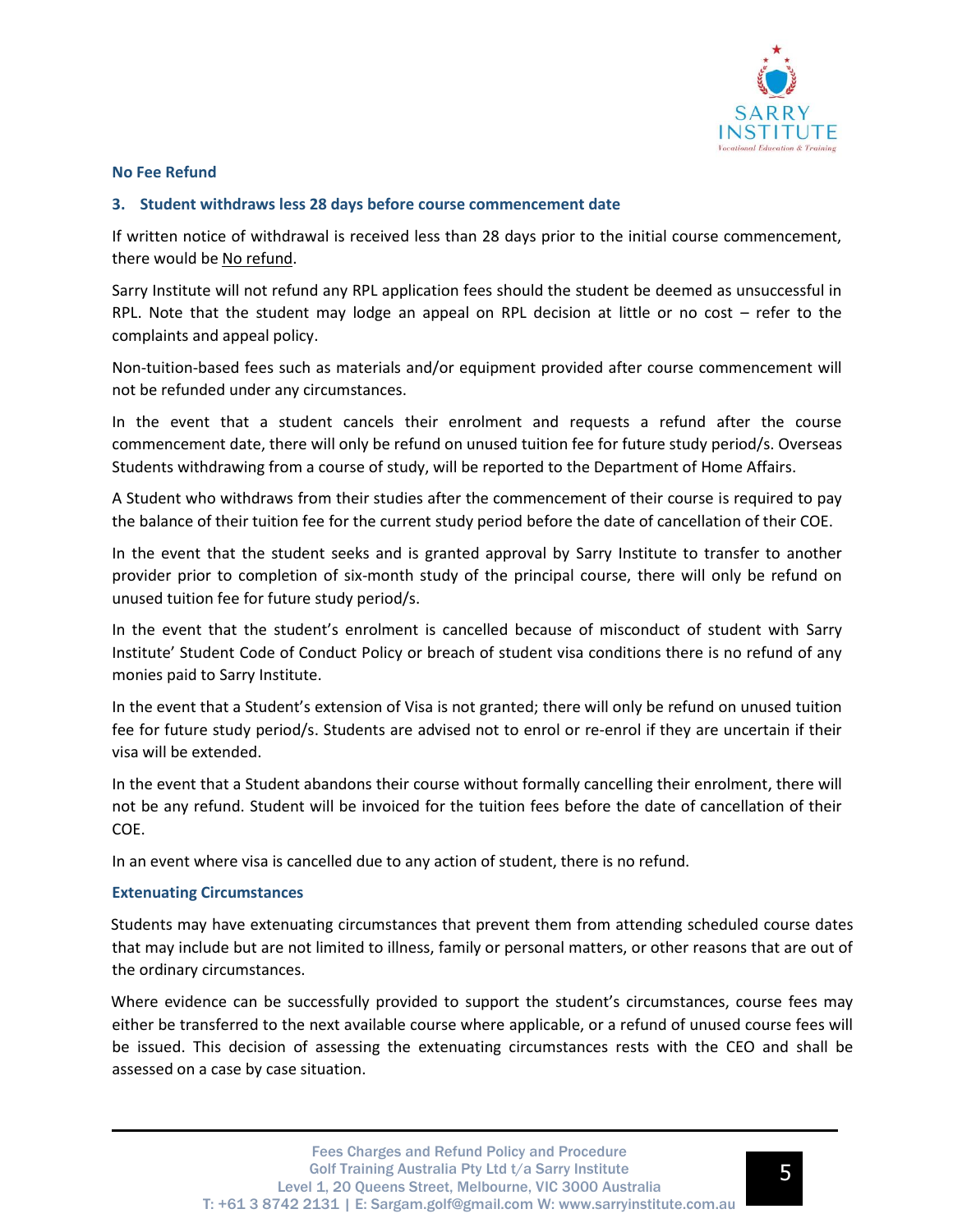

### **Refund Procedure**

All applications for refund must be made in writing using 'Refund Application Form' and must be submitted to RTO Manager for their approval. The refunds will be processed towards the nominated account within 20 working days from the date of application. The amount of refund will be calculated in accordance with the summary of refunds.

It is student's responsibility to provide correct account details. Sarry Institute will not authorise the transfer of fees to any other student's account. Refunds for students will be completed in the same method by which the fees were originally paid.

## **Payment of Refund**

All refunds for which a student is eligible will be forwarded to the person who paid the fees in his or her home country, unless the student is transferring to another institution in Australia (subject to Visa conditions), in which case any refund may be remitted to that institution.

Written authorisation from that person, or entity, is required before refunds can be made payable to any other party. Students should submit this authorisation with their written request for refund. All Student refunds are made in Australian dollars or the foreign currency equivalent at the time and will be net of any handling fee charged by local representatives used by the Student. Bank Charges on processing refund payments such as Telegraphic Transfer or draft fees to \$40 will be deducted from any refund. Sarry Institute will provide the student with a statement detailing the calculation of the refund.

#### **Appealing Refund decisions**

All students have the right to appeal a refund decision made by Sarry Institute (Refer Complaints and Appeals Policy and procedure).

#### **Summary of Refunds**

| Outline of Default Refund Arrangements (Application Fee is non-refundable under all circumstances)                                                  |                                                                     |
|-----------------------------------------------------------------------------------------------------------------------------------------------------|---------------------------------------------------------------------|
| Initial Visa refused prior to course commencement (with<br>Department of Home Affairs Refusal Letter)                                               | Full refund less Administration Fee                                 |
| Within cooling off period                                                                                                                           | Full refund less Administration Fee                                 |
| Sarry Institute is unable to provide the course for which the<br>original enrolment and payment has been made                                       | Full refund of the initial pre-paid fees                            |
| Withdrawal prior to agreed start date:<br>Notify the Institute more than 60 days prior the course<br>commencement date or within cooling off period | 75% refund of the initial pre-paid fees<br>less Administration Fee  |
| Withdrawal prior to agreed start date:<br>Notify the Institute less than 60 days and greater than 28 days<br>prior the course commencement date     | and/or<br>Only<br>material<br>course<br>equipment fee is refundable |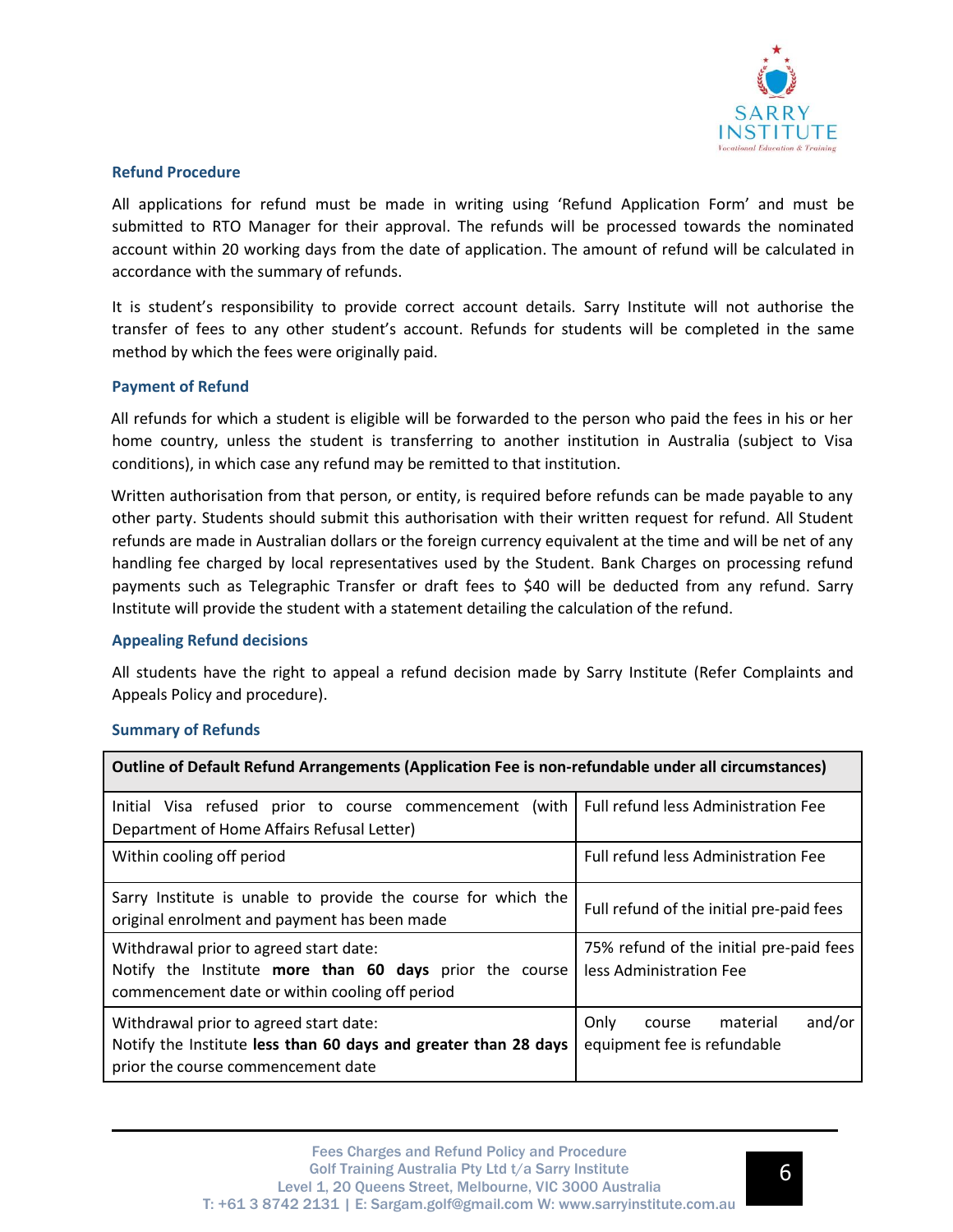

| Outline of Default Refund Arrangements (Application Fee is non-refundable under all circumstances)                                                                                              |                                                                                                                 |
|-------------------------------------------------------------------------------------------------------------------------------------------------------------------------------------------------|-----------------------------------------------------------------------------------------------------------------|
| Withdrawal prior to agreed start date:<br>Notify the Institute less than 28 days prior the course<br>commencement date                                                                          | No refund                                                                                                       |
| Visa refused after course commencement (with Department of<br>Home Affairs Refusal Letter)                                                                                                      | Refund of unused Tuition Fees for<br>future study period/s                                                      |
| Withdrawal after course commencement (with confirmed<br>extenuating circumstances)                                                                                                              | Refund of unused Tuition Fees for<br>future study period/s                                                      |
| Sarry Institute is unable to continuously provide the commenced<br>course for which the payment has been made                                                                                   | Refund of unused Tuition Fees for<br>future study period/s                                                      |
| Withdrawal after course commencement without extenuating<br>circumstances or cancellation of course due to student default.                                                                     | No Refund                                                                                                       |
| Abandonment of Course / Failure to return after scheduled<br>break. Overseas Students withdrawing from a course of study will<br>be reported to Department of Home Affairs, as required by law. | No refund                                                                                                       |
| Student's extension of Visa is not granted.                                                                                                                                                     | No refund                                                                                                       |
|                                                                                                                                                                                                 | If entire fees is paid, refund of unused<br>tuition fees less (fess for ongoing term<br>and administration fee) |
| Visa is cancelled due to any action of student                                                                                                                                                  | No refund                                                                                                       |
| <b>RPL</b> assessment                                                                                                                                                                           | No refund                                                                                                       |

*\*\*\*\*\*Administration fee is calculated as 5% of the amount paid or \$500 whichever is the lesser\*\*\*\*\**

# **Late Payment of Fees**

Students are required to pay their tuition fees and any outstanding charges on the due date specified. If the student fails to make the payment by the due date, the following will occur:

- 1. Payment reminder will be sent to student within 7 calendar days after the due date.
- 2. After 7 days, if student fails to make any payment or obtain a payment plan, student will be issued first warning letter. Student will further have 7 calendar days to make the payment. If the student is on payment plan, then student will be required to pay the whole study period's outstanding balance. A late payment fee of 18% of the total amount owing may be levied.
- 3. Final warning letter will be sent to student with fee overdue for more than 28 calendar days. If student fails to pay the overdue account within 7 calendar days of final warning letter, the Institute will refer student's case to Institute's debt collection agency.
- 4. In final warning letter, Sarry Institute will also inform the student about the intention to report to Department of Home Affairs based on non-payment of fees, which may result in cancellation of student's enrolment and student visa.

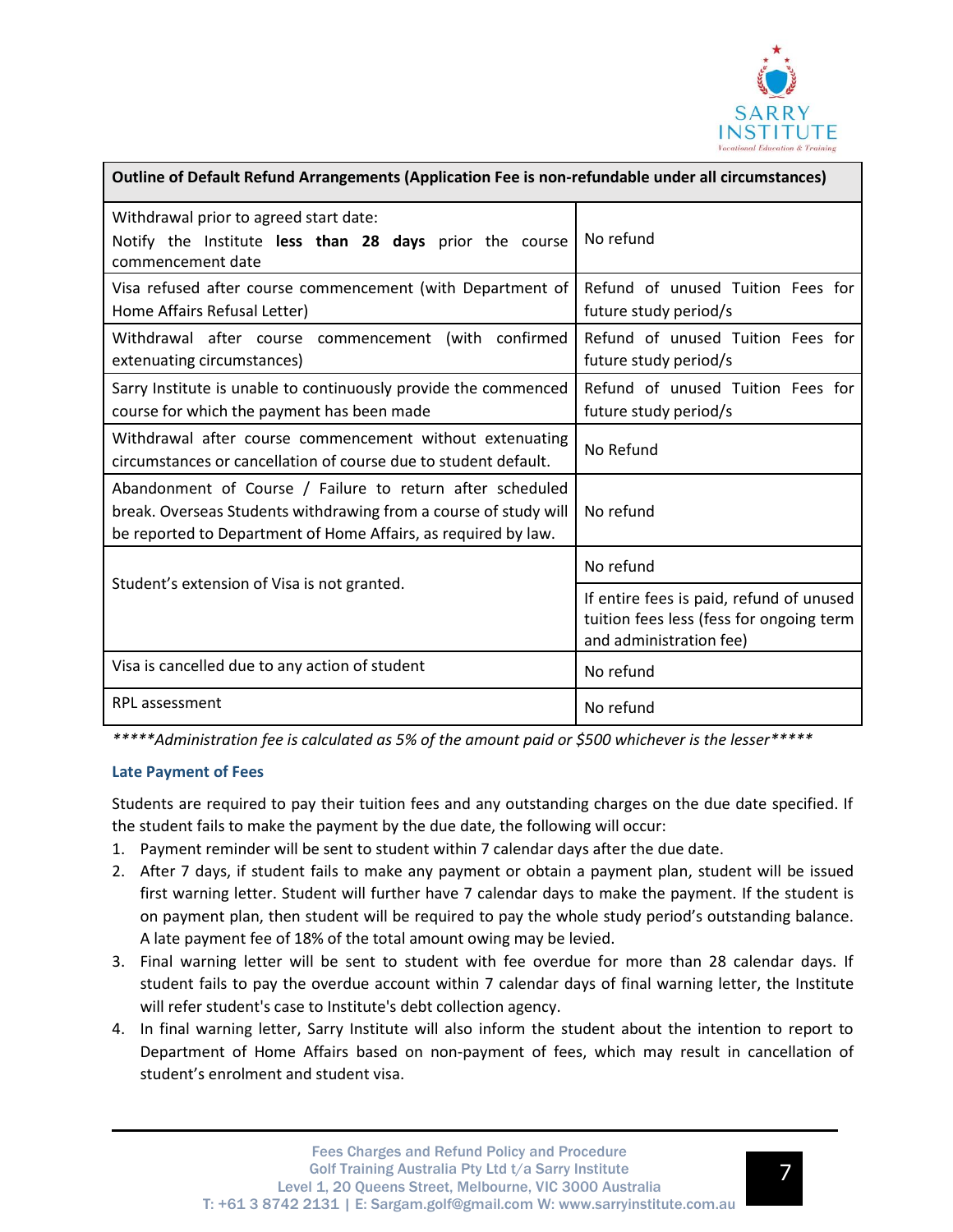

- 5. Student will have 20 working days to make an appeal. For more Information, please refer to Sarry Institute's Complaint and Appeal policy
- 6. The CEO may grant an extension and/or waiver late fees, where extenuating circumstances has been provided by the student.
- 7. In the case where fee extension request is not approved, the student information is sent to debt collection agency. These details will include:
	- Student name, contact detail and total fee that the student is indebted to RTO.
	- The student will be informed that they may be contacted by the Institute's debt collection agency and if required legal action may be taken against the student, and that all legal matters will be dealt with under the jurisdiction of Victoria.

Students willing to resume study at RTO will have to re-enrol in the course, provided that they have paid the total outstanding fee in full.

Where a student continues to have an outstanding fee, the following restrictions may apply:

- Loss of access to enrolment records, examination results and academic transcripts
- The inability to graduate until the outstanding debt is cleared

# **Maintaining Records of Refunds**

Where a student application for refund is submitted, all records of the refund application and associated actions are maintained in the student file. This includes a remittance advice identifying that refunds have been paid and any correspondence relating to the refund application.

Any information that the client provides Sarry Institute or that Sarry Institute collects about the client (including payments and refunds) can be given to authorised State and Commonwealth Agencies such as the Tuition Protection Service.

The student must be informed of their right to appeal any decision of this policy in line with Sarry Institute's Policy and Procedure - Complaints and Appeal policy.

# **Privacy Policy**

Information collected about an individual learner or intended applicant in Written Agreement and Acceptance of Offer and during the student enrolment, can be provided by Sarry Institute, the Commonwealth including the TPS or state or territory agencies, in certain circumstances, to the Australian Government and designated authorities; in accordance with the Privacy Act 1988. In other instances, information collected on this form or during your enrolment can be disclosed without your consent where authorised or required by law.

Under the Data Provision Requirements 2012, Sarry Institute is required to collect personal information about any individual learner or intended applicant and to disclose that personal information to the National Centre for Vocational Education Research Ltd (NCVER).

Learner's personal information (including the personal information contained in Written Agreement and Acceptance of Offer and during the course of their study), may be used or disclosed by Sarry Institute for